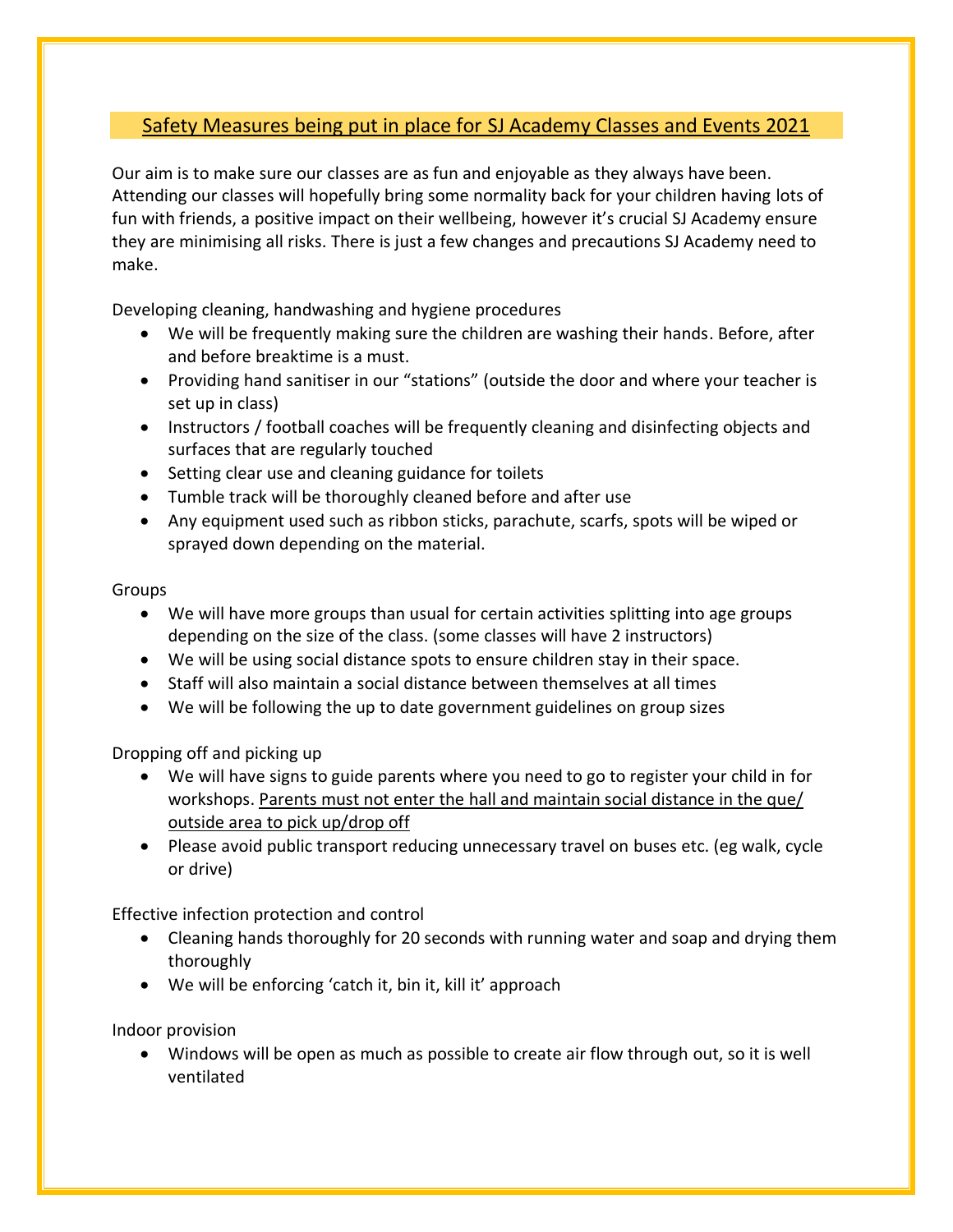- We will be using signs, posters and regular reminders to children to wash their hands, avoid touching their face and to cough or sneeze into their arm rather than their hands.
- We will provide plenty of waste facilities and more frequent rubbish collection Toilets

It is not necessary to have every group use a different toilet but we will make sure we limit numbers going to the toilet at one time and ensure that different groups go at different times and are of course washing their hands thoroughly. **It would be a great help if you make sure your child has gone to the toilet when you arrive just before class starts.**

## Food

We will still be offering our tuck shop (workshops only) but it will be slightly different.

- All treats available will be bagged up before the workshop individually and children will choose what they would like and a member of staff will give it to them wearing gloves. Another member of staff will be wearing gloves taking the money from the children.
- Lunch must NOT be shared between any children apart from siblings if the parent/guardian has informed us of this beforehand

Food in class

• Sharing of food is NOT permitted. Hands must be washed before having food. (every class is different weather you have snacks or not, you will know depending on what class you are attending)

Make up applied at shows

- All make up will be applied on separate disposable cotton buds so there is no corss contamination.
- Where brushes need to be used, we will wash them in anti bacterial soap water solution before each use.

All members of staff teaching your children are first aid and safeguard trained. Sophie James is the Designated Safeguarding Lead (DSL)

Please request if you would like to see our updated risk assessment.

We cannot wait for classes and we aren't going to let any virus spoil it for us! So excited $\odot$ 

Many thanks,

THE SJ TEAM

SJ Academy

Principal Sophie Signed: